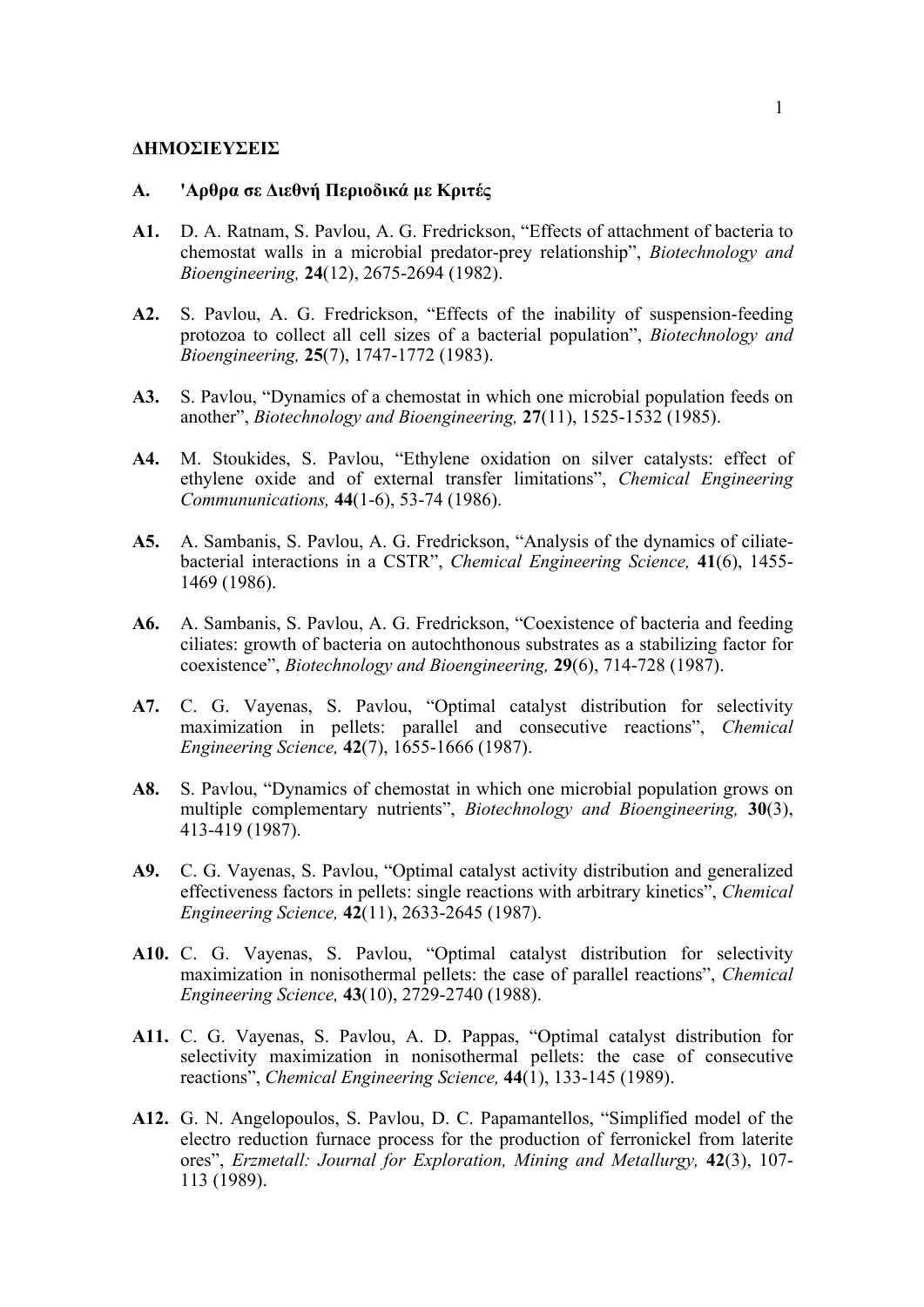- **A13.** S. Pavlou, A. G. Fredrickson, "Growth of microbial populations in non-minimal media: some considerations for modeling", *Biotechnology and Bioengineering,* **34**(7), 971-989 (1989).
- **A14.** S. Pavlou, I. G. Kevrekidis, G. Lyberatos, "On the coexistence of competing microbial species in a chemostat under cycling", *Biotechnology and Bioengineering,* **35**(3), 224-232 (1990).
- **A15.** S. Pavlou, C. G. Vayenas, "Optimal catalyst activity profile in pellets with shellprogressive poisoning: the case of fast linear kinetics", *Chemical Engineering Science,* **45**(3), 695-703 (1990).
- **A16.** S. Pavlou, C. G. Vayenas, "Optimal catalyst activity distribution in pellets for selectivity maximization in triangular nonisothermal reaction systems. Application to cases of light olefin epoxidation", *Journal of Catalysis,* **122**(2), 389-405 (1990).
- **A17.** E. Tsangaropoulou, S. Pavlou, "Effects of spatial heterogeneity on the dynamics of a microbial feeding interaction", *Biotechnology and Bioengineering,* **35**(10), 1024-1033 (1990).
- **A18.** S. Pavlou, I. G. Kevrekidis, "Microbial predation in a periodically operated chemostat: a global study of the interaction between natural and externally imposed frequencies", *Mathematical Biosciences,* **108**(1), 1-55 (1992).
- **A19.** V. Hatzimanikatis, G. Lyberatos, S. Pavlou, S. A. Svoronos, "A method for pulsed periodic optimization of chemical reaction systems", *Chemical Engineering Science,* **48**(4), 789-797 (1993).
- **A20.** S. Dikshitulu, B. C. Baltzis, G. A. Lewandowski, S. Pavlou, "Competition between two microbial populations in a sequencing fed-batch reactor: theory, experimental verification, and implications for waste treatment applications", *Biotechnology and Bioengineering,* **42**(5), 643-656 (1993).
- **A21.** P. Lenas, S. Pavlou, "Periodic, quasiperiodic and chaotic coexistence of two competing microbial populations in a periodically operated chemostat", *Mathematical Biosciences,* **121**(1), 61-110 (1994).
- **A22.** M. A. Taylor, S. Pavlou and I. G. Kevrekidis, "Microbial predation in coupled chemostats: a global study of two coupled nonlinear oscillators", *Mathematical Biosciences,* **122**(1), 25-66 (1994).
- **A23.** P. Lenas, S. Pavlou, "Coexistence of three competing microbial populations in a chemostat with periodically varying dilution rate", *Mathematical Biosciences,* **129**(2), 111-142 (1995).
- **A24.** S. Liakou, S. Pavlou, G. Lyberatos, "Ozonation of azo dyes", *Water Science and Technology,* **35**(4), 279-286 (1997).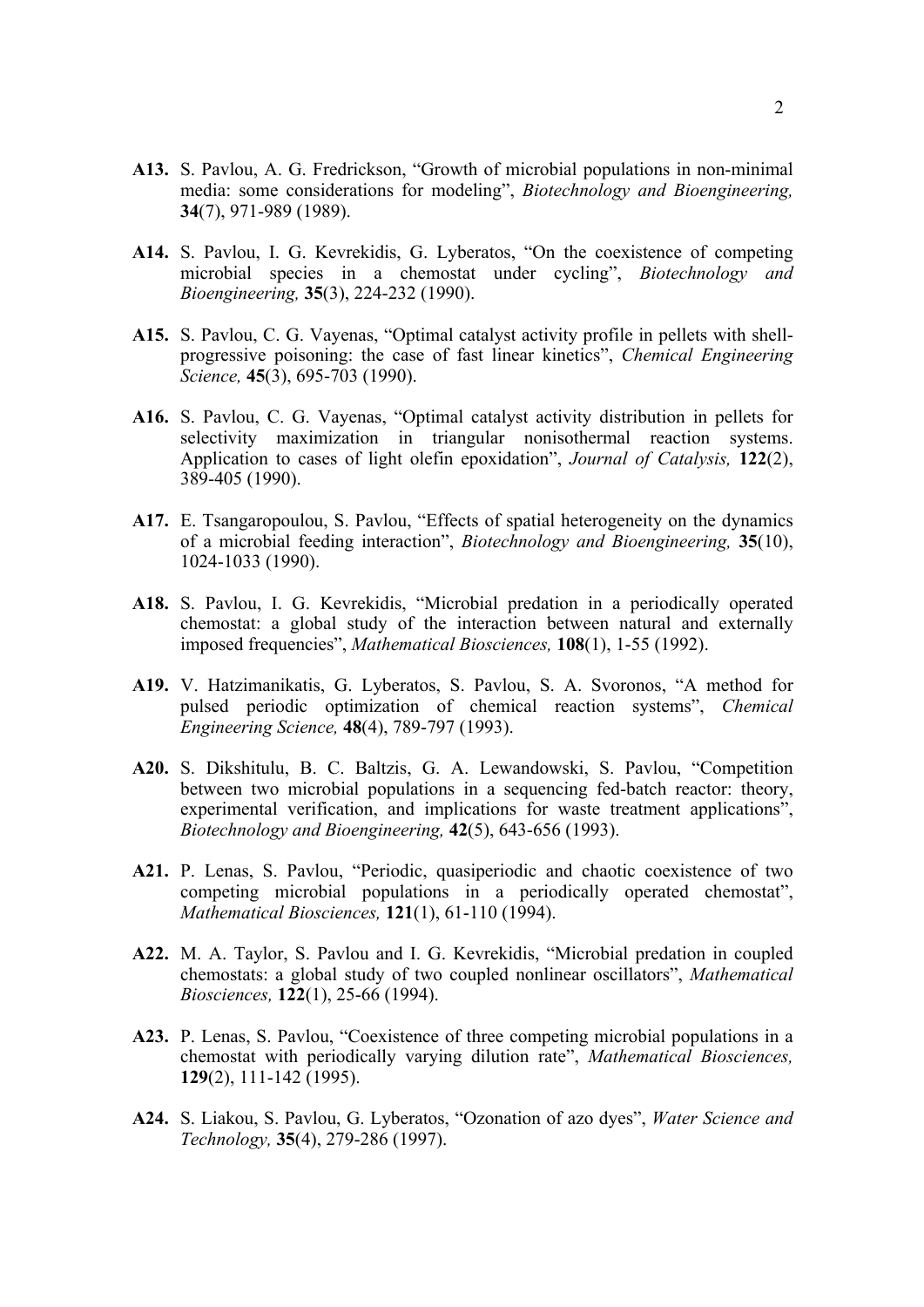- **A25.** D. V. Vayenas, S. Pavlou, G. Lyberatos, "Development of a dynamic model describing nitritification and nitratification in trickling filters", *Water Research,* **31**(5), 1135-1147 (1997).
- **A26.** U. Zissi, G. Lyberatos, S. Pavlou, "Biodegradation of p-aminobenzene by *Bacillus subtilis* under aerobic conditions", *Journal of Industrial Microbiology and Biotechnology,* **19**(1), 49-55 (1997).
- **A27.** D. V. Vayenas, S. Pavlou, G. Lyberatos, "Transient modeling of trickling filters for biological ammonia removal", *Environmental Modeling and Assessment,* **2**(3), 221-226 (1997).
- **A28.** K. Stamatelatou, G. Lyberatos, C. Tsiligiannis, S. Pavlou, P. Pullammanappallil, S. A. Svoronos, "Optimal and suboptimal control of anaerobic digesters", *Environmental Modeling and Assessment,* **2**(4), 355-363 (1997).
- **A29.** G. D. Manolis, R. P. Shaw, S. Pavlou, "A first order system solution for the vector wave equation in a restricted class of heterogeneous media", *Journal of Sound and Vibration,* **209**(5), 723-752 (1998).
- **A30.** P. Lenas, N. A. Thomopoulos, D. V. Vayenas, S. Pavlou, "Oscillations of two competing microbial populations in configurations of two interconnected chemostats", *Mathematical Biosciences,* **148**(1), 43-63 (1998).
- **A31.** N. A. Thomopoulos, D. V. Vayenas, S. Pavlou, "On the coexistence of three microbial populations competing for two complementary substrates in configurations of interconnected chemostats", *Mathematical Biosciences,* **154**(2), 87-102 (1998).
- **A32.** G. D. Manolis, R. P. Shaw, S. Pavlou, "Elastic waves in nonhomogeneous media under 2D conditions: I. Fundamental solutions", *Soil Dynamics and Earthquake Engineering,* **18**(1), 19-30 (1999).
- **A33.** G. D. Manolis, R. P. Shaw, S. Pavlou, "Elastic waves in nonhomogeneous media under 2D conditions: II. Numerical implementation", *Soil Dynamics and Earthquake Engineering,* **18**(1), 31-46 (1999).
- **A34.** S. Pavlou, "Computing operating diagrams of bioreactors", *Journal of Biotechnology,* **71**(1-3), 7-16 (1999).
- **A35.** D. V. Vayenas, S. Pavlou, "Coexistence of three microbial populations competing for three complementary nutrients in a chemostat", *Mathematical Biosciences,* **161**(1-2), 1-13 (1999).
- **A36.** G. D. Manolis, S. Pavlou, "Fundamental solutions for SH-waves in a continuum with large randomness", *Engineering Analysis with Boundary Elements,* **23**(9), 721-736 (1999).
- **A37.** D. V. Vayenas, S. Pavlou, "Chaotic dynamics of a food web in a chemostat", *Mathematical Biosciences,* **162**(1-2), 69-84 (1999).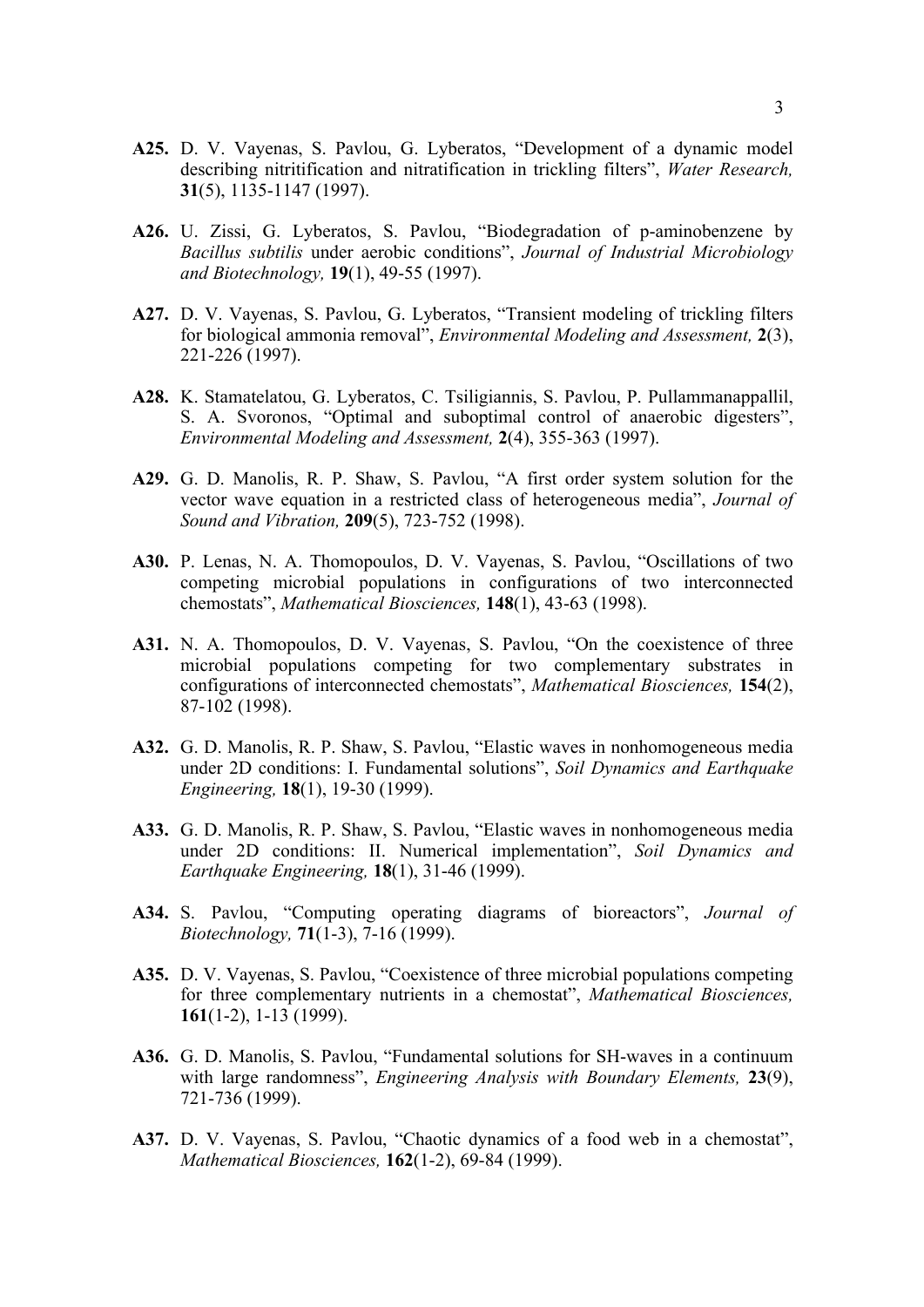- **A38.** D. V. Vayenas, S. Pavlou, "Chaotic dynamics of a microbial system of coupled food chains", *Ecological Modelling,* **136**(2-3), 285-295 (2001).
- **A39.** D. V. Vayenas, E. Michalopoulou, G. N. Constantinides, S. Pavlou, A. C. Payatakes, "Visualization experiments of biodegradation in porous media and calculation of the biodegradation rate", *Advances in Water Resources,* **25**(2), 203- 219 (2002).
- **A40.** G. D. Manolis, S. Pavlou, "A Green's function for variable density elastodynamics under plane strain conditions using Hormander's method", *Computer Modeling in Engineering and Sciences,* **3**(3), 399-415 (2002).
- **A41.** G. Aggelis, D. V. Vayenas, V. Tsagou, S. Pavlou, "Prey-predator dynamics with predator switching regulated by a catabolic repression control mode", *Ecological Modelling,* **183**(4), 451-462 (2005).
- **A42.** D. V. Vayenas, G. Aggelis, V. Tsagou, S. Pavlou, "Dynamics of a two-prey-onepredator system with predator switching regulated by a catabolic repression control-like mode", *Ecological Modelling,* **186**(3), 345-357 (2005).
- **A43.** S. Pavlou, "Microbial competition in bioreactors"*, Chemical Industry and Chemical Engineering Quarterly*, **12**(1), 71-81 (2006).
- **A44.** I. A. Vasiliadou, S. Pavlou, D. V. Vayenas, "A kinetic study of hydrogenotrophic denitrification", *Process Biochemistry,* **41**(6), 1401-1408 (2006).
- **A45.** I. N. Sgountzos, C. A. Paraskeva, S. Pavlou, A. C. Payatakes, "Growth kinetics of *Pseudomonas fluorescens* in sand beds during biodegradation of phenol", *Biochemical Engineering Journal,* **30**(2), 164-173 (2006).
- **A46**. I. Vasiliadou, S. Siozios, I. T. Papadas, K. Bourtzis, S. Pavlou, D. V. Vayenas, "Kinetics of pure cultures of hydrogen-oxidizing denitrifying bacteria and modeling of the interactions among them in mixed cultures", *Biotechnology and Bioengineering,* **95**(3), 513-525 (2006).
- **A47.** A. Kavadia, D. V. Vayenas, S. Pavlou, G. Aggelis, "Dynamics of free-living nitrogen-fixing bacterial populations in antagonistic conditions", *Ecological Modelling,* **200**(1-2), 243-253 (2007).
- **A48.** M. Milivojevic, S. Pavlou, I. Pajic-Lijakovic, B. Bugarski, "Dependence of slip velocity on operating parameters of air-lift bioreactors", *Chemical Engineering Journal,* **132**(1-3), 117-123 (2007).
- **A49.** G. Tziotzios, G. Lyberatos, S. Pavlou, D. V. Vayenas, "Modelling of biological phenol removal in draw-fill reactors using suspended and attached growth olive pulp bacteria", *International Biodeterioration and Biodegradation,* **61**(2), 142- 150 (2008).
- **A50.** A. Kavadia, D. V. Vayenas, S. Pavlou, G. Aggelis, "Dynamics of free-living nitrogen-fixing bacterial populations and nitrogen fixation in a two-prey–onepredator system", *Ecological Modelling,* **218**(3-4), 323-338 (2008).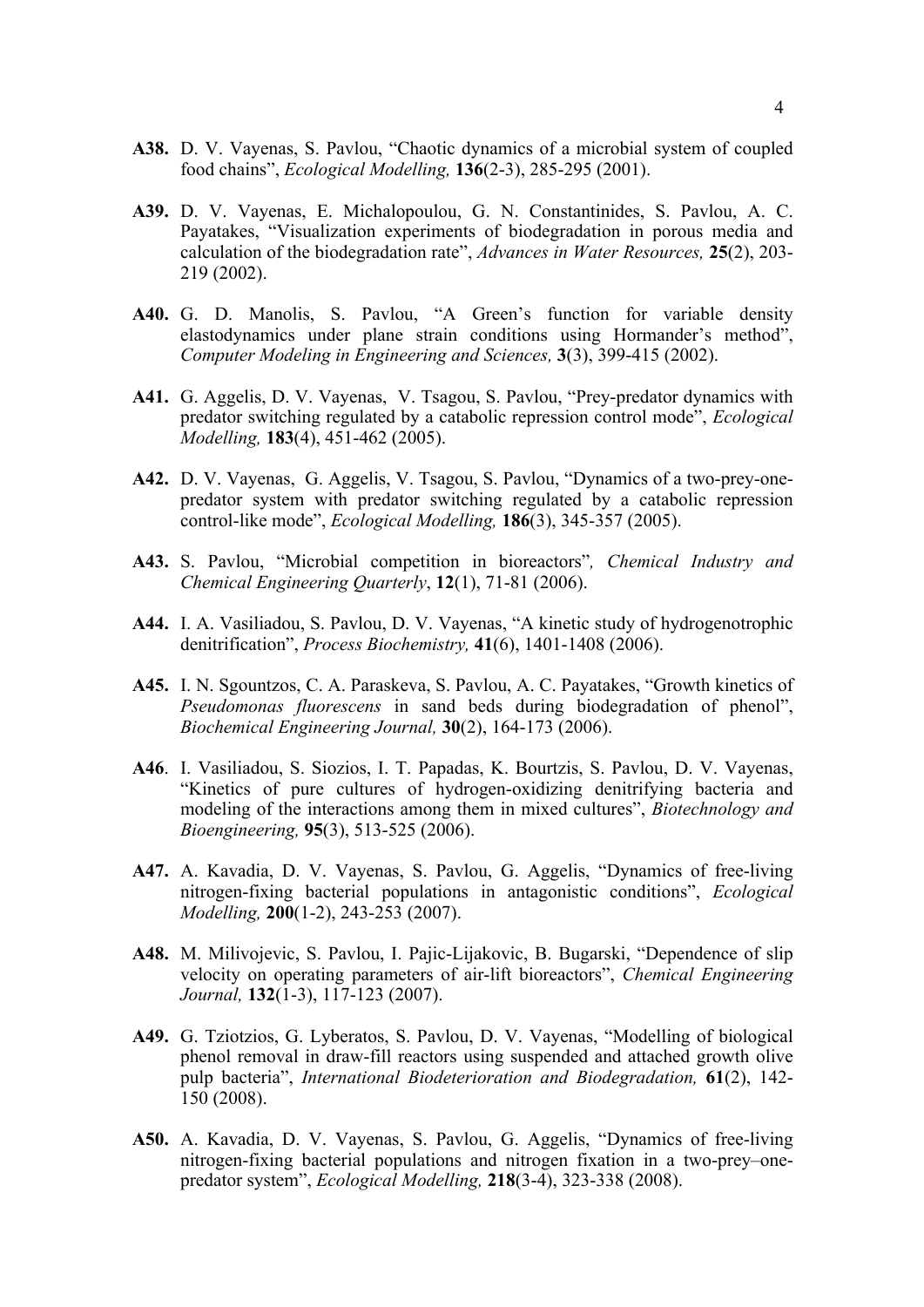- **A51.** A. Gaki, A. Theodorou, D. V. Vayenas, S. Pavlou, "Complex dynamics of microbial competition in the gradostat", *Journal of Biotechnology,* **139**(1), 38-46 (2009).
- **A52.** I. A. Vasiliadou, S. Pavlou, D. V. Vayenas, "Dynamics of a chemostat with three competitive hydrogen oxidizing denitrifying microbial populations and their efficiency for denitrification", *Ecological Modelling,* **220**(8), 1169-1180 (2009).
- **A53.** I. A. Vasiliadou, K. A. Karanasios, S. Pavlou, D. V. Vayenas, "Experimental and modelling study of drinking water hydrogenotrophic denitrification in packed-bed reactors", *Journal of Hazardous Materials,* **165**(1-3), 812–824 (2009).
- **A54.** I. A. Vasiliadou, K. A. Karanasios, S. Pavlou, D. V. Vayenas, "Hydrogenotrophic denitrification of drinking water using packed-bed reactors", *Desalination,* **248**(1- 3), 859–868 (2009).
- **A55.** C. N. Economou, A. Makri, G. Aggelis, S. Pavlou, D. V. Vayenas, "Semi-solid state fermentation of sweet sorghum for the biotechnological production of single cell oil" (short communication), *Bioresource Technology,* **101**(4), 1385-1388 (2010).
- **A56.** K. A. Karanasios, I. A. Vasiliadou, S. Pavlou, D. V. Vayenas, "Hydrogenotrophic denitrification of potable water: A review", *Journal of Hazardous Materials,* **180**(1-3), 20-37 (2010).
- **A57.** C. N. Economou, G. Aggelis, S. Pavlou, D. V. Vayenas, "Modeling of single-cell oil production under nitrogen-limited and substrate inhibition conditions", *Biotechnology and Bioengineering,* **108**(5), 1049-1055 (2011).
- **A58.** C. N. Economou, I. A. Vasiliadou, G. Aggelis, S. Pavlou, D. V. Vayenas, "Modeling of oleaginous fungal biofilm developed on semi-solid media", *Bioresource Technology,* **102**(20), 9697-9704 (2011).
- **A59.** C. N. Economou, G. Aggelis, S. Pavlou, D. V. Vayenas, "Single cell oil production from rice hulls hydrolysate", *Bioresource Technology,* **102**(20), 9737- 9742 (2011).
- **A60.** K. A. Karanasios, M. K. Michailides, I. A. Vasiliadou, S. Pavlou, D. V. Vayenas, "Potable water hydrogenotrophic denitrification in packed-bed bioreactors coupled with a solar-electrolysis hydrogen production system", *Desalination and Water Treatment,* **33**(1-3), 86-96 (2011).
- **A61**. A. Kavadia, D. V. Vayenas, S. Pavlou, G. Aggelis, "Dynamics of a free-living nitrogen-fixing bacteria population lacking of competitive advantage towards an antagonistic population", *The Open Environmental Engineering Journal,* **4**, 190- 198 (2011).
- **A62**. M. Milivojevic, S. Pavlou, B. Bugarski, "Liquid velocity in a high-solids-loading three-phase external-loop airlift reactor", *Journal of Chemical Technology and Biotechnology,* **87**(11), 1529-1540 (2012).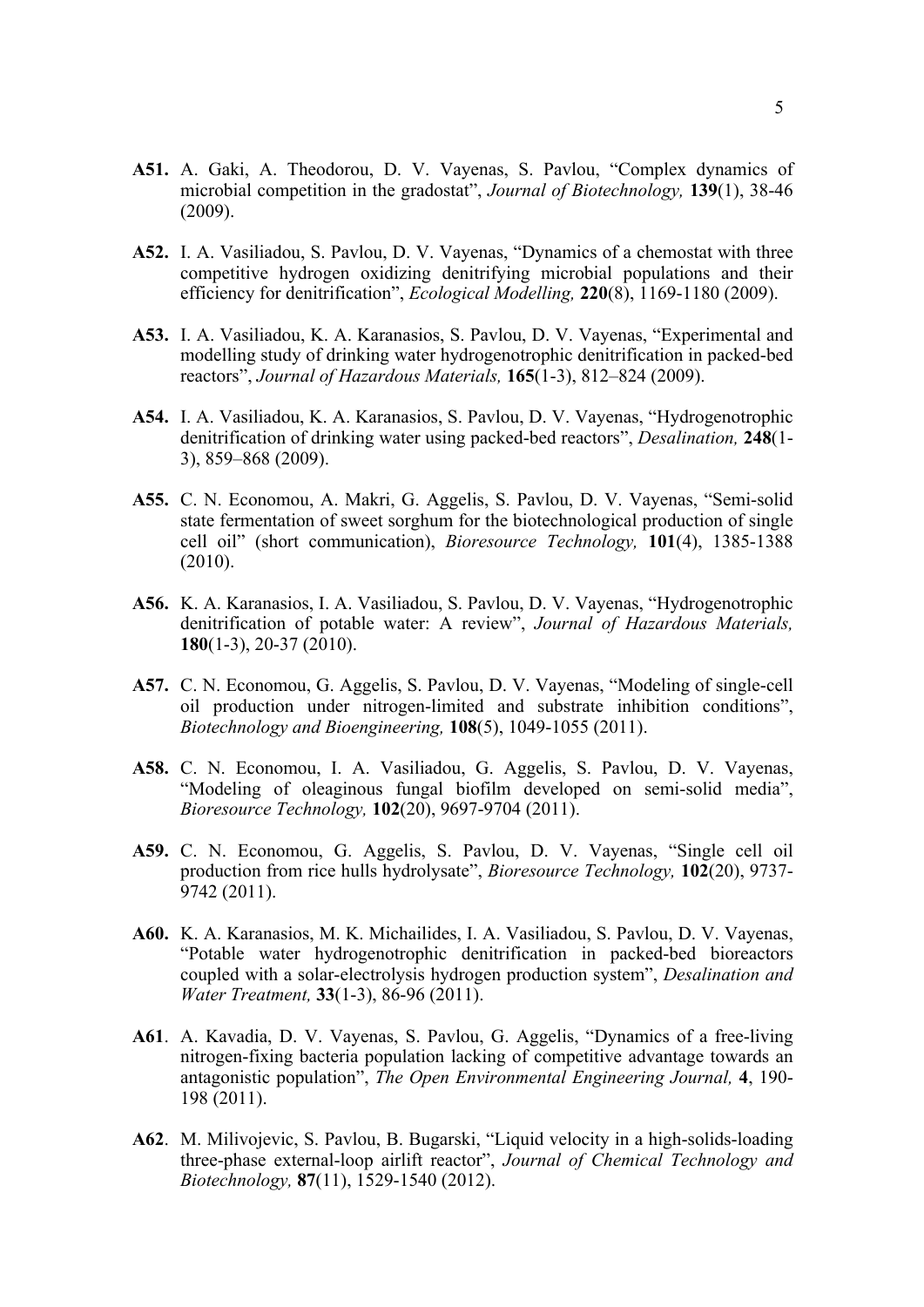- **A63**. A. G. Tekerlekopoulou, M. Tsiflikiotou, L. Akritidou, A. Viennas, G. Tsiamis, S. Pavlou, K. Bourtzis, D. V. Vayenas, "Modelling of biological Cr(VI) removal in draw-fill reactors using microorganisms in suspended and attached growth systems", *Water Research*, **47**(2), 623-636 (2013).
- **A64.** A. G. Tekerlekopoulou, S. Pavlou, D. V. Vayenas, "Removal of ammonium, iron and manganese from potable water in biofiltration units: A review", *Journal of Chemical Technology and Biotechnology,* **88**(5), 751-773 (2013).
- **A65.** A. K. Md. M. B. Chowdhury, C. S. Akratos, D. V. Vayenas, S. Pavlou, "Olive mill waste composting: A review", *International Biodeterioration and Biodegradation,* **85**, 108-119 (2013).
- **A66.** A. K. Md. M. B. Chowdhury, M. K. Michailides, C. S. Akratos, A. G. Tekerlekopoulou, S. Pavlou, D. V. Vayenas, "Composting of three phase olive mill solid waste using different bulking agents", *International Biodeterioration and Biodegradation,* **91**, 66-73 (2014).
- **A67.** M.-Y. Sultana, C. S. Akratos, S. Pavlou, D. V. Vayenas, "Chromium removal in constructed wetlands: A review", *International Biodeterioration and Biodegradation,* **96**, 181-190 (2014).
- **A68.** M. K. Michailides, A. G. Tekerlekopoulou, C. S. Akratos, S. Coles, S. Pavlou, D. V. Vayenas, "Molasses as an efficient low cost carbon source for biological Cr(VI) removal", *Journal of Hazardous Materials,* **281**, 95-105 (2015).
- **A69.** M.-Y. Sultana, C. S. Akratos, D. V. Vayenas, S. Pavlou, "Constructed wetlands in the treatment of agro-industrial wastewater: A review", *Hemijska industrija,* **69**(2), 127-142 (2015).
- **A70.** I. A. Vasiliadou, A. K. Md. Muktadirul Bari Chowdhury, C. S. Akratos, A. G. Tekerlekopoulou, S. Pavlou, D. V. Vayenas, "Mathematical modeling of olive mill waste composting process", *Waste Management,* **43**, 61-71 (2015).
- A71. T. I. Tatoulis, A. G. Tekerlekopoulou, C. S. Akratos, S. Pavlou, D. V. Vayenas, "Aerobic biological treatment of second cheese whey in suspended and attached growth reactors", *Journal of Chemical Technology and Biotechnology,* **90**(11), 2040-2049 (2015).
- **A72.** M. Michailides, T. Tatoulis, M.-Y. Sultana, A. Tekerlekopoulou, I. Konstantinou, C. S. Akratos, S. Pavlou, D. V. Vayenas, "Start-up of a free water surface constructed wetland for treating olive mill wastewater", *Hemijska Industrija,* **69**(5), 577-583 (2015).
- **A73.** T. I. Tatoulis, S. Zapantiotis, Z. Frontistis, C. S. Akratos, A. G. Tekerlekopoulou, S. Pavlou, D. Mantzavinos, D. V. Vayenas, "A hybrid system comprising an aerobic biological process and electrochemical oxidation for the treatment of black table olive processing wastewaters", *International Biodeterioration and Biodegradation,* **109**, 104-112 (2016).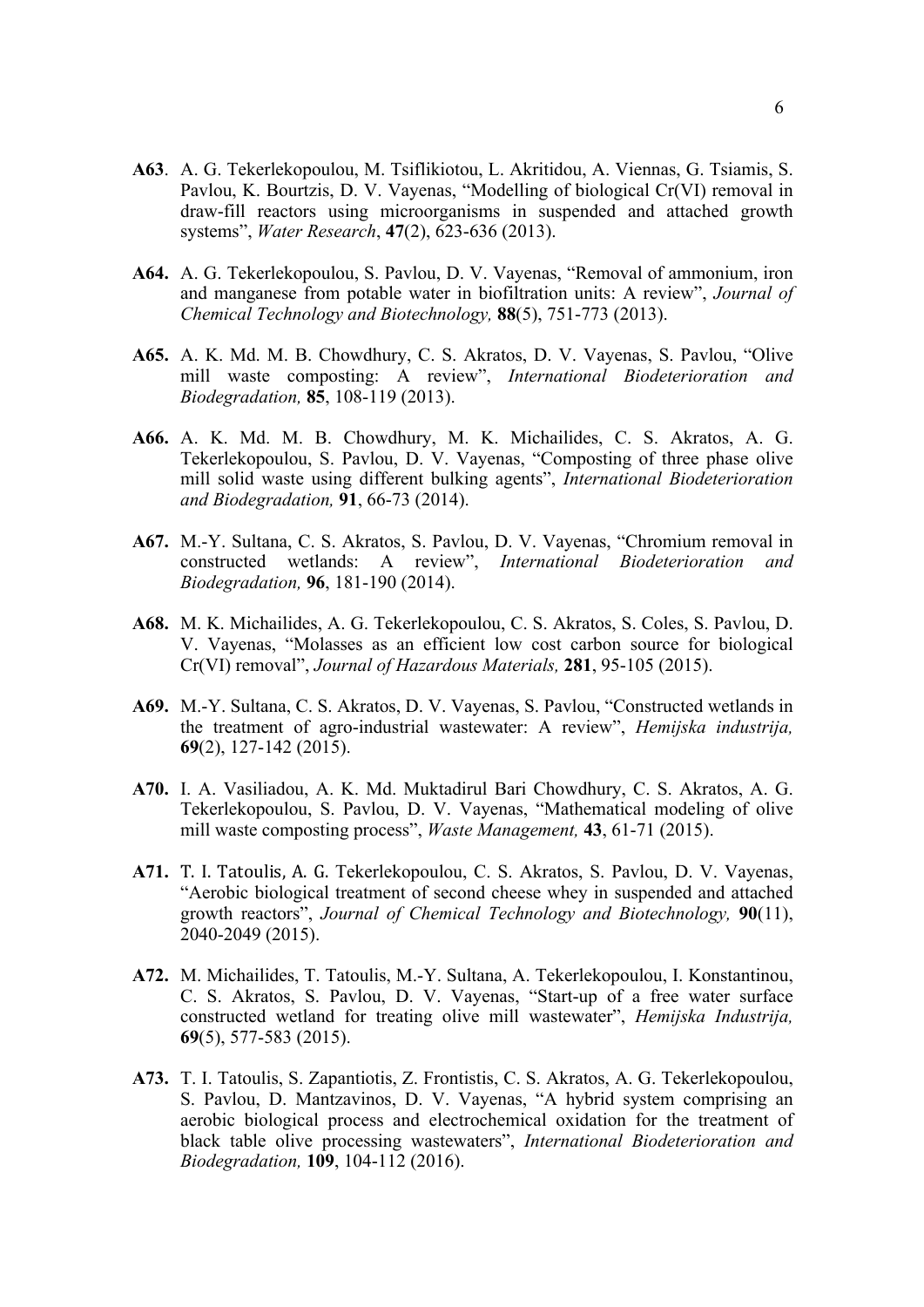### **Kεφάλαια Bιβλίων και Άρθρα σε Πρακτικά Συνεδρίων**

### **B. Διεθνή**

- **B1.** T. Bacaros, S. Bebelis, S. Pavlou, C. G. Vayenas, "Optimal catalyst distribution in pellets with shell progressive poisoning: the case of linear kinetics", in *Catalyst Deactivation*, pp. 459-468, B. Delmon and G. F. Froment, Eds. (Elsevier Science Publishers, Amsterdam, 1987).
- **B2.** P. Lenas, S. Pavlou, "Chaotic response of a periodically forced system of two competing microbial species", in *Chaotic Dynamics: Theory and Practice, NATO ASI Series, Series B: Physics,* vol. 298, pp. 283-295, T. C. Bountis, Ed. (Plenum Press, New York, 1992).
- **B3.** D. V. Vayenas, E. Michalopoulou, P. Dromazou, G. Sioulas, G. N. Constantinides, S. Pavlou, A. C. Payatakes, "Visualization experiments of intrinsic biodegradation and calculation of biodegradation rates", *Proceedings of the 1st European Conference on Pesticides and Related Organic Micropollutants in the Environment,* pp. 177-180 Ioannina, October 2000.
- **B4.** D. V. Vayenas, G. Kapellos, I. Sgountzos, E. Michalopoulou, G. N. Constantinides, S. Pavlou, A. C. Payatakes, "Biofilm dynamics during biodegradation of pollutants in porous media", *Proceedings of the 26th General Assembly of the European Geophysical Society,* Nice, France, March 2001.
- **B5.** D. V. Vayenas, G. Kapellos, I. Sgountzos, E. Michalopoulou, G. N. Constantinides, S. Pavlou, A. C. Payatakes, "Biofilm dynamics in soil", *Proceedings of the 1st European Bioremediation Conference,* pp. 389-392, Chania, Crete, July 2001.
- **B6.** G. D. Manolis, S. Pavlou, "Computation of elastic waves in materials with variable density", *Proceedings of the 4th GRACM Congress on Computational Mechanics,* Patras, June 2002.
- **B7.** G. E. Kapellos, T. S. Alexiou, S. Pavlou, A. C. Payatakes, "Hierarchical modeling approach for the prediction of effective hydraulic permeability and diffusion coefficient in biofilms", *Proceedings of the International Conference Biofilms 2004: Structure and Activity of Biofilms*, p. 255-260, Las Vegas, Nevada, U.S.A., 2004.
- **B8.** G. E. Kapellos, T. S. Alexiou, S. Pavlou, A. C. Payatakes, "Hierarchical simulation of biofilm dynamics during the biodegradation of organic pollutants in porous media", *Proceedings of the 3rd European Bioremediation Conference*, Chania, Greece, July 2005.
- **B9.** G. E. Kapellos, T. S. Alexiou, S. Pavlou, A. C. Payatakes, "Hierarchical simulation of the spatiotemporal evolution of heterogeneous biofilms and their impact on the flow pattern and mass transport in 3-D porous media", *Proceedings of the 16th International Conference, Computational Methods in Water Resources,* Copenhagen, Denmark, June 2006.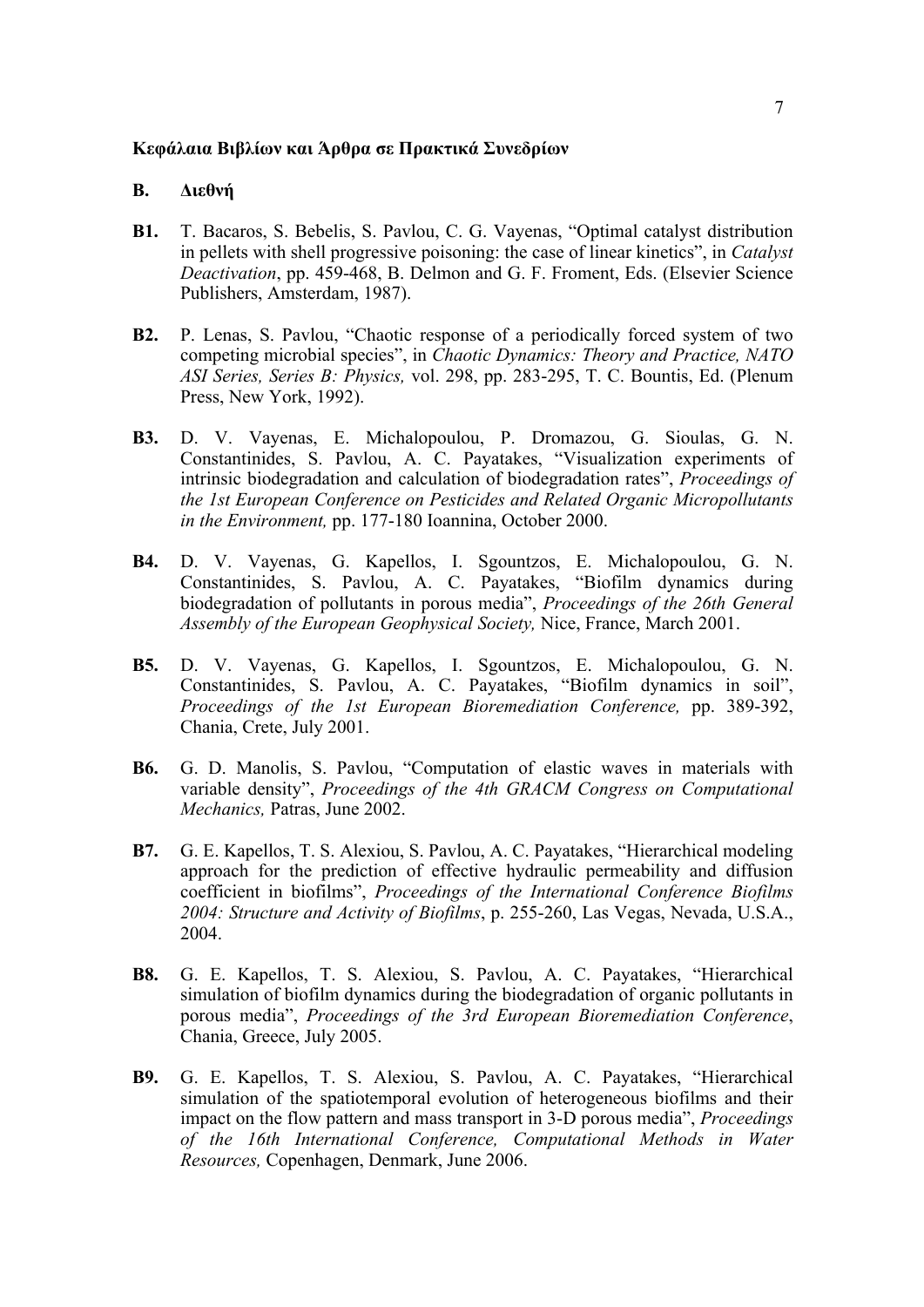- **B10.** M. Milivojevic, S. Pavlou, V. Nedovic, B. Bugarski, "Analysis of hydrodynamic parameters of air lift bioreactors with immobilized cells", *Proceedings of the 14th International Workshop on Bioencapsulation & COST 865 Meeting*, Lausanne, Switzerland, October 2006.
- **B11.** G. E. Kapellos, T. S. Alexiou, S. Pavlou, A. C. Payatakes, "Hierarchical simulation of biofilm growth dynamics in porous media", *Proceedings of the 3rd International Conference on Environmental Science and Technology (ICEST2007),* pp. 497-502, Houston, Texas, U.S.A., August 2007.
- **B12.** G. Tziotzios, G. Lyberatos, S. Pavlou, D. V. Vayenas, "Modelling of biological phenol removal in draw-fill reactors using suspended and attached growth olive pulp bacteria", *Proceedings of the 10th International Conference on Environmental Science and Technology (CEST2007),* pp. A1481-A1488, Kos, Greece, September 2007.
- **B13.** K. A. Karanasios, M. K. Michailidis, I. A. Vasiliadou, S. Pavlou, D. V. Vayenas, "Potable water denitrification", *Proceedings of the 2nd International Conference on Environmental Management, Engineering, Planning and Economics (CEMEPE 09) & SECOTOX Conference*, pp. 667-673, Mykonos, Greece, June 2009.
- **B14.** G. E. Kapellos, T. S. Alexiou, S. Pavlou, A. C. Payatakes, "Effect of biofilm formation on particle transport and deposition in porous media" *Proceedings of the 18th International Conference, Computational Methods in Water Resources,* Barcelona, Spain, June 2010.
- **B15.** G. E. Kapellos, T. S. Alexiou, S. Pavlou, "Hierarchical hybrid simulation of biofilm growth dynamics in 3D porous media", *Computational Methods for Coupled Problems in Science and Engineering IV (COUPLED PROBLEMS 2011),* pp. 710-720, M. Papadrakakis, E. Oñate and B. Schrefler, Eds. (International Center for Numerical Methods in Engineering (CIMNE), Barcelona, 2011).
- **B16**. T. S. Alexiou, G. E. Kapellos, S. Pavlou, "Computational study of the interaction between a Newtonian fluid and a cellular biological medium in a straight vessel", *Computational Methods for Coupled Problems in Science and Engineering IV (COUPLED PROBLEMS 2011),* pp. 1120-1127, M. Papadrakakis, E. Oñate and B. Schrefler, Eds. (International Center for Numerical Methods in Engineering (CIMNE), Barcelona, 2011).
- **B17.** M. Michailides, A. Tekerlekopoulou, C. Akratos, S. Pavlou, D. Vayenas, "A kinetic study of biological Cr(VI) reduction in draw-fill reactors", *Proceedings of Protection and Restoration of the Environment XI*, pp. 529-538, Thessaloniki, Greece, July 2012.
- **B18.** G. E. Kapellos, T. S. Alexiou, S. Pavlou, "Chapter 8. Fluid-biofilm interactions in porous media", in *Heat Transfer and Fluid Flow in Biological Processes*, Chapter 8, pp. 207-238, S.M. Becker and A.V. Kuznetsov, Eds. (Elsevier Science Publishers, Amsterdam, 2015).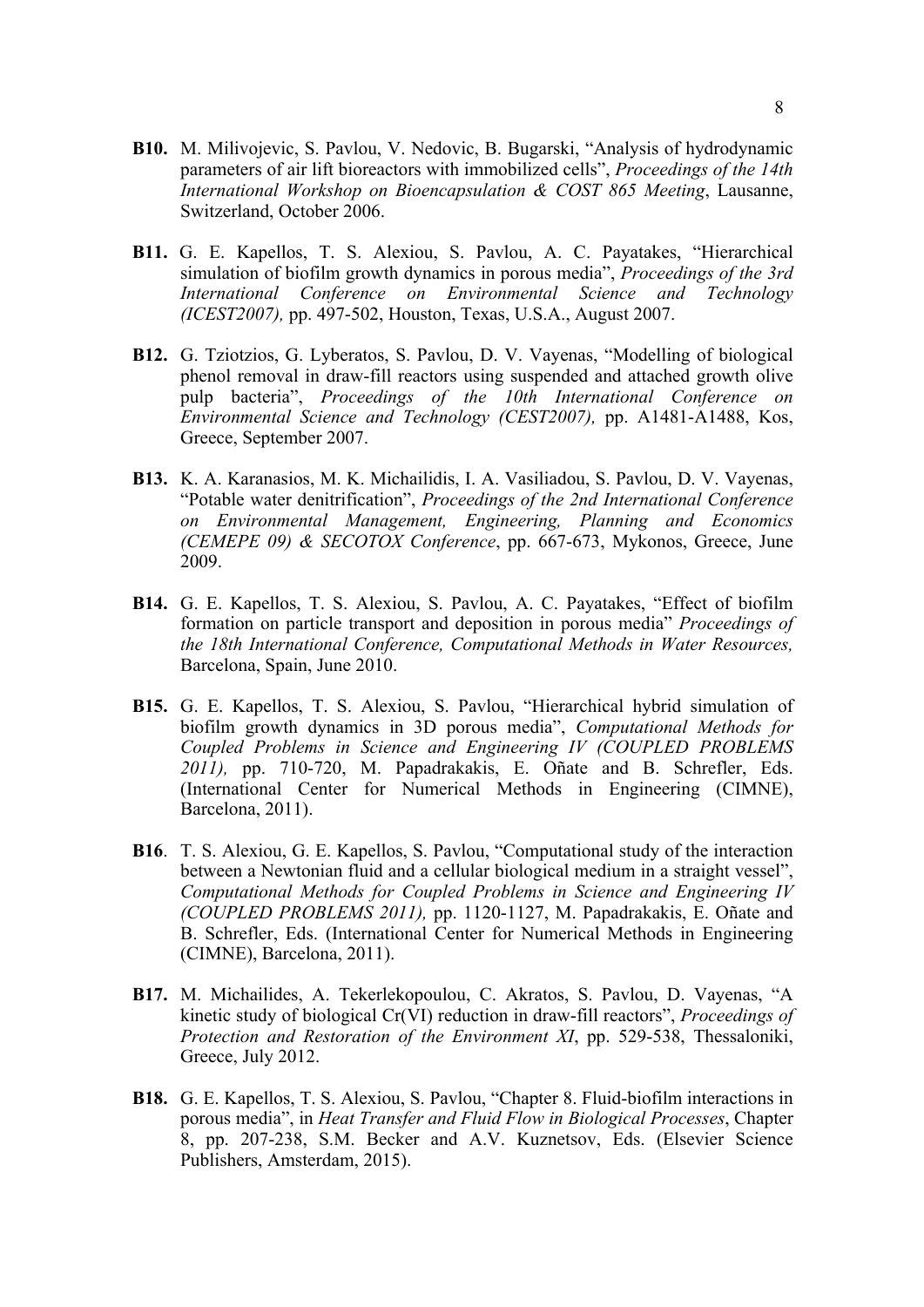**B19.** M. K. Michailides, T. I. Tatoulis, A. G. Tekerlekopoulou, C. S. Akratos, S. Pavlou, D. V. Vayenas, "Second cheese whey as an efficient low-cost carbon source for biological hexavalent chromium removal", *Proceedings of Novel Methods for Integrated Exploitation of Agricultural by-Products*, Thessaloniki, Greece, November 2015.

## **Γ. Πανελλήνια**

- **Γ1.** Σ. Mπεµπέλης, Σ. Παύλου, K. Bαγενάς, "Aριστοποίηση της κατανοµής της ενεργού φάσης σε πορώδεις καταλύτες", *Πρακτικά 10ου Πανελλήνιου Συνεδρίου Xηµείας (Eφαρµοσµένη Xηµική Έρευνα και Tεχνολογία),* Tόµος A', σελ. 577-584, Πάτρα, Δεκέµβριος 1985.
- **Γ2.** I. Γ. Kεβρεκίδης, Σ. Παύλου, "Mία επιλογή µη γραµµικών προβληµάτων από την χηµική µηχανική: αντιδράσεις και φαινόµενα µεταφοράς", στο *TAΞH KAI XAOΣ* στα Μη Γραμμικά Δυναμικά Συστήματα, Τόμος ΙΙ, Πρακτικά του 2ου Σχολείου Μη *Γραµµικών Συστηµάτων* (Σάµος, Iούλιος 1988), σελ. 209-251, Eπιστ. Eκδότες: A. Mπούντης και Σ. Πνευµατικός (Eκδόσεις Γ. A. Πνευµατικός, Aθήνα, 1989).
- **Γ3.** Π. Λένας, N. Θωµόπουλος, Δ. Bαγενάς, Σ. Παύλου, "Tαλαντώσεις δύο ανταγωνιζόµενων µικροβιακών πληθυσµών σε διατάξεις δύο συζευγµένων χηµοστατών", *Πρακτικά 1ου Πανελλήνιου Eπιστηµονικού Συνεδρίου Xηµικής Mηχανικής,* σελ. 927-932, Πάτρα, Mάιος 1997.
- **Γ4.** Π. Λένας, N. A. Θωµόπουλος, Δ. B. Bαγενάς, Σ. Παύλου, "Συνύπαρξη ανταγωνιζόµενων µικροβιακών πληθυσµών σε διατάξεις χηµοστατών", *Πρακτικά 5ου Συνεδρίου Περιβαλλοντικής Eπιστήµης και Tεχνολογίας,* Tόµος A, σελ. 522- 529, Mόλυβος Λέσβου, Σεπτέµβριος 1997.
- **Γ5.** Δ. B. Bαγενάς, N. A. Θωµόπουλος, Σ. Παύλου, "Xαοτική δυναµική τροφικών αλυσίδων και τροφικών δικτύων σε βιοαντιδραστήρες", *Πρακτικά 2ου Πανελλήνιου Eπιστηµονικού Συνεδρίου Xηµικής Mηχανικής,* σελ. 617-620, Θεσσαλονίκη, Mάιος 1999.
- **Γ6.** Σ. Tσίχλας, X. Παρασκευά, Σ. Παύλου, Α. Χ. Παγιατάκης, "Σχετικές διαπερατότητες και στοχαστική συµπεριφορά των πιέσεων κατά την διάρκεια της µόνιµης κατάστασης στη διφασική ροή µη αναµίξιµων ρευστών σε πορώδη µέσα", *Πρακτικά 3ου Πανελλήνιου Eπιστηµονικού Συνεδρίου Xηµικής Mηχανικής,*σελ. 769-772, Αθήνα, Mάιος-Ιούνιος 2001.
- **Γ7.** Δ. Βαγενάς, Γ. Καπέλλος, Ι. Σγούντζος, Ε. Μιχαλοπούλου, Γ. Κωνσταντινίδης, Σ. Παύλου, Α. Χ. Παγιατάκης, "Δυναµική συµπεριφορά βιοϋµένων κατά τη βιοαποδόµηση οργανικών ρύπων στο υπέδαφος", *Πρακτικά 3ου Πανελλήνιου Eπιστηµονικού Συνεδρίου Xηµικής Mηχανικής,* σελ. 985-988, Αθήνα, Mάιος-Ιούνιος 2001.
- **Γ8.** Γ. Ε. Καπέλλος, Σ. Παύλου, Α. Χ. Παγιατάκης, "Μοντελοποίηση της δυναµικής συµπεριφοράς της βιοαποδόµησης οργανικών ενώσεων σε διδιάστατα πορώδη µέσα", *Πρακτικά 4ου Πανελλήνιου Eπιστηµονικού Συνεδρίου Xηµικής Mηχανικής,* σελ. 997-1000, Πάτρα, Mάιος 2003.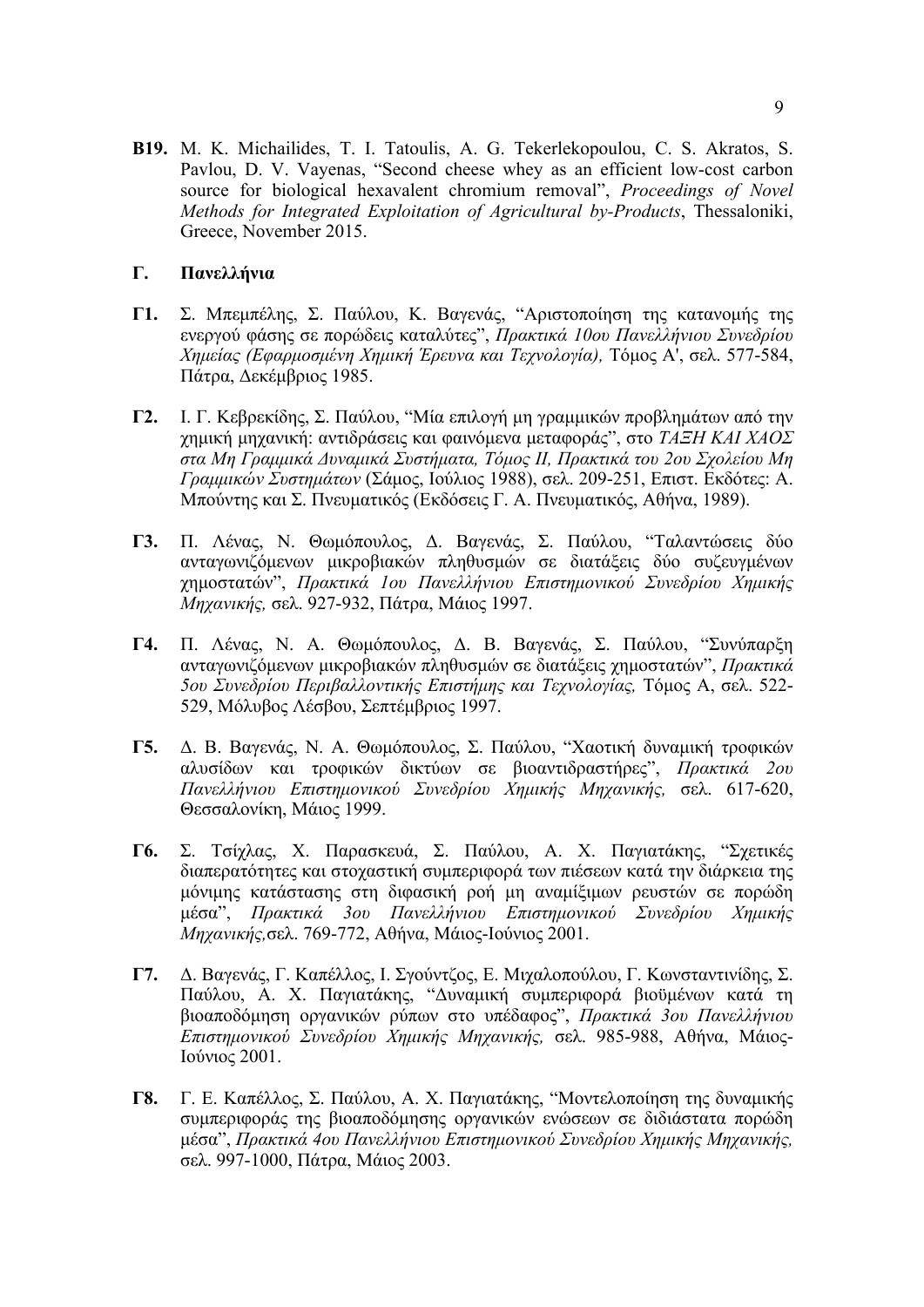- **Γ9.** Γ. Ε. Καπέλλος, Τ. Σ. Αλεξίου, Σ. Παύλου, Α. Χ. Παγιατάκης, "Θεωρητική και πειραµατική µελέτη της επίδρασης της ανάπτυξης βιοφίλµ στη διαπερατότητα δικτύων πόρων", *Πρακτικά 4ου Πανελλήνιου Eπιστηµονικού Συνεδρίου Xηµικής Mηχανικής,* σελ. 1001-1004, Πάτρα, Mάιος 2003.
- **Γ10.** Ι. Ν. Σγούντζος, Σ. Παύλου, Α. Χ. Παγιατάκης, "Μελέτη της κινητικής ανάπτυξης του µικροοργανισµού *Pseudomonas fluorescens* σε υγρές καλλιέργειες και πορώδη υλικά", *Πρακτικά 5ου Πανελλήνιου Eπιστηµονικού Συνέδριου Xηµικής Mηχανικής,* σελ. 233-236, Θεσσαλονίκη, Mάιος 2005.
- **Γ11.** Γ. Ε. Καπέλλος, Τ. Σ. Αλεξίου, Σ. Παύλου, Α. Χ. Παγιατάκης, "Ιεραρχική προσοµοίωση της δυναµικής συµπεριφοράς της βιοαποδόµησης οργανικών ενώσεων σε πορώδη µέσα: 1. Από το κύτταρο στον πόρο", *Πρακτικά 5ου Πανελλήνιου Eπιστηµονικού Συνέδριου Xηµικής Mηχανικής,* σελ. 825-828, Θεσσαλονίκη, Mάιος 2005.
- **Γ12.** Α. Καβαδία, Δ. Βαγενάς, Σ. Παύλου, Γ. Αγγελής, "Δυναµική ελεύθερα διαβιούντων αζωτοδεσµευτικών πληθυσµών σε συνθήκες ανταγωνισµού και θήρευσης", *Πρακτικά 5oυ Διεπιστηµονικού Διαπανεπιστηµιακού Συνεδρίου του* Ε.Μ.Π. και του ΜΕ.Κ.Δ.Ε. του Ε.Μ.Π. με θέμα "Παιδεία Έρευνα Τεχνολογία. Από *το χθες στο αύριο"*, Μέτσοβο, Σεπτέµβριος 2007.
- **Γ13.** Κ. Α. Καρανάσιος, Μ. Κ. Μιχαηλίδης, I. A. Βασιλειάδου, Δ. Β. Βαγενάς, Σ. Παύλου, "Υδρογονοτροφική απονιτροποίηση πόσιµου νερού", *Πρακτικά 7ου Πανελλήνιου Eπιστηµονικού Συνεδρίου Xηµικής Mηχανικής*, Πάτρα, Ιούνιος 2009.
- **Γ14.** Χ. Ν. Οικονόµου, Δ. Β. Βαγενάς, Σ. Παύλου, Α. Μακρή, Γ. Αγγελής, "Βιοτεχνολογική παραγωγή ελαίου από γλυκό σόργο µε ζύµωση ηµι-στερεής κατάστασης", *Πρακτικά 7ου Πανελλήνιου Eπιστηµονικού Συνεδρίου Xηµικής Mηχανικής*, Πάτρα, Ιούνιος 2009.
- **Γ15.** Κ. A. Καρανάσιος, Δ. Κοκκινίδου, Σ. Π. Μακρή, Ι. A. Βασιλειάδου, Σ. Παύλου, Δ. B. Βαγενάς, "Υδρογονοτροφική απονιτροποίηση πόσιµου νερού", *Πρακτικά 4ου Περιβαλλοντικού Συνεδρίου Μακεδονίας,* Θεσσαλονίκη, Μάρτιος 2011.
- **Γ16.** Χ. Ν. Οικονόµου, Γ. Αγγελής, Σ. Παύλου, Δ. Β. Βαγενάς, "Βιοτεχνολογική παραγωγή ελαίου από εκχύλισµα γλυκού σόργου", *Πρακτικά 4ου Περιβαλλοντικού Συνεδρίου Μακεδονίας,* Θεσσαλονίκη, Μάρτιος 2011.
- **Γ17.** Α. Γ. Τεκερλεκοπούλου, Μ. Κ. Μιχαηλίδης, Χ. Σ. Ακράτος, Σ. Παύλου, Δ. Β. Βαγενάς, "Βιολογική αναγωγή εξασθενούς χρωµίου", *Πρακτικά 1ου Περιβαλλοντικού Συνεδρίου Θεσσαλίας,* Σκιάθος, Σεπτέµβριος 2012.
- **Γ18.** Ι. A. Βασιλειάδου, A. K. Md. M. B. Chowdhury, Χ. Σ. Ακράτος, Α. Γ. Τεκερλεκοπούλου, Σ. Παύλου, Δ. Β. Βαγενάς, "Ανάπτυξη µαθηµατικού µοντέλου της διεργασίας κοµποστοποίησης στερεών αποβλήτων ελαιοτριβείου", *Πρακτικά 10ου Πανελλήνιου Eπιστηµονικού Συνεδρίου Xηµικής Mηχανικής*, Πάτρα, Ιούνιος 2015.
- **Γ19.** Ο. Ν. Τσολχά, Α. Γ. Τεκερλεκοπούλου, Χ. Σ. Ακράτος, Σ. Μπέλλου, Γ. Αγγελής, Σ. Παύλου, Δ. Β. Βαγενάς, "Μελέτη της χρήσης µικροφυκών στην επεξεργασία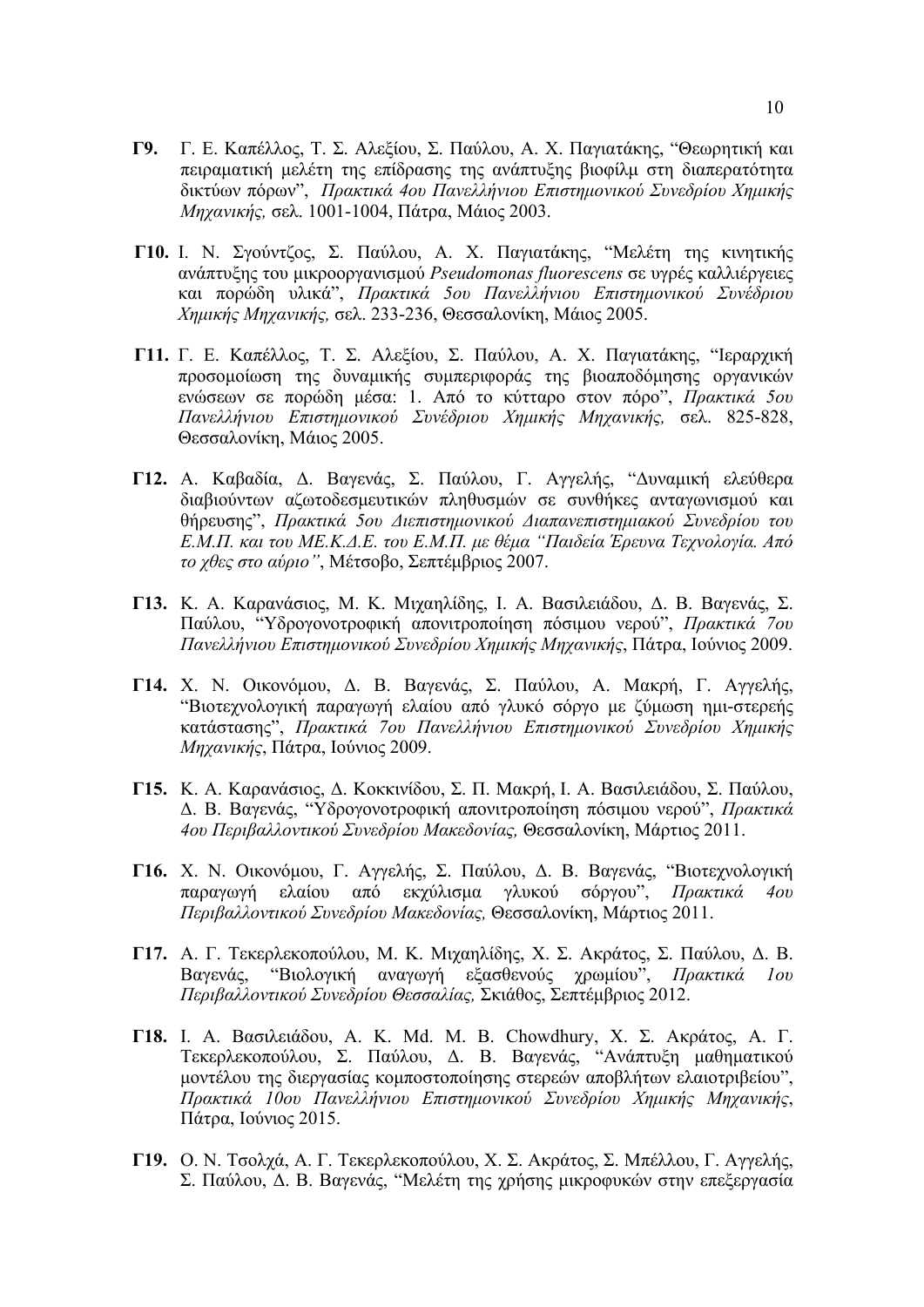υγρών αποβλήτων τυροκοµείου µε ταυτόχρονη παραγωγή βιοκαυσίµων", *Πρακτικά 10ου Πανελλήνιου Eπιστηµονικού Συνεδρίου Xηµικής Mηχανικής*, Πάτρα, Ιούνιος 2015.

### **Παρουσιάσεις σε Συνέδρια χωρίς Πρακτικά**

### **Δ. Διεθνή**

- **Δ1.** S. Pavlou, A. G. Fredrickson, "A time- and state-discrete distributed model for microbial predation", *182nd National ACS Meeting*, New York, U.S.A., August 1981.
- **Δ2.** S. Pavlou, A. G. Fredrickson, "Coexistence of suspension-feeding protozoa and bacteria: a model", *3rd International Symposium on Microbial Ecology*, East Lansing, Michigan, U.S.A., August 1983.
- **Δ3.** S. Pavlou, M. Stoukides, "Effect of transport phenomena on the selectivity of silver catalysts during ethylene oxidation", *ACS Spring National Meeting*, St. Louis, Missouri, U.S.A., April 1984.
- **Δ4.** A. G. Fredrickson, S. Pavlou, "Studies of microbial and cell growth rate limited by two or more nutrients", *Mini Symposium on Bioprocessing and Biotechnology*, St. Paul, Minnesota, U.S.A., December 1987.
- **Δ5.** A. G. Fredrickson, S. Pavlou, "Modeling growth limited by more than one nutrient: some thoughts on how to approach the task", *Engineering Foundation Conference on Cell Culture Engineering*, Palm Coast, Florida, U.S.A., January-February 1988.
- **Δ6.** C. G. Vayenas, S. Pavlou, "Optimal catalyst distribution for selectivity maximization in pellets", *AIChE Annual Meeting*, Paper No. 72d, Washington, D.C., U.S.A., November-December 1988.
- **Δ7.** A. G. Fredrickson, S. Pavlou, "Growth of microbial populations in non-minimal media", *AIChE Annual Meeting*, Paper No. 158a, Washington, D.C., U.S.A., November-December 1988.
- **Δ8.** P. Tsiakaras, C. G. Vayenas, S. Pavlou, X. E. Verykios, "Optimization, preparation and performance of non-uniformly activated catalyst pellets" (poster), *4th World Congress of Chemical Engineering*, Karlsruhe, Germany, June 1991.
- **Δ9.** S. Pavlou, P. Lenas, "Periodic, quasiperiodic and chaotic coexistence of two competing microbial species in a CSTR with periodically varying inputs", *AIChE Annual Meeting*, Paper No. 93d, Los Angeles, California, U.S.A., November 1991.
- **Δ10.** P. Lenas, S. Pavlou, "Coexistence of three competing microbial populations in a CSTR with periodically varying flow rate", *AIChE Annual Meeting*, Paper No. 91j, San Francisco, California, U.S.A., November 1994.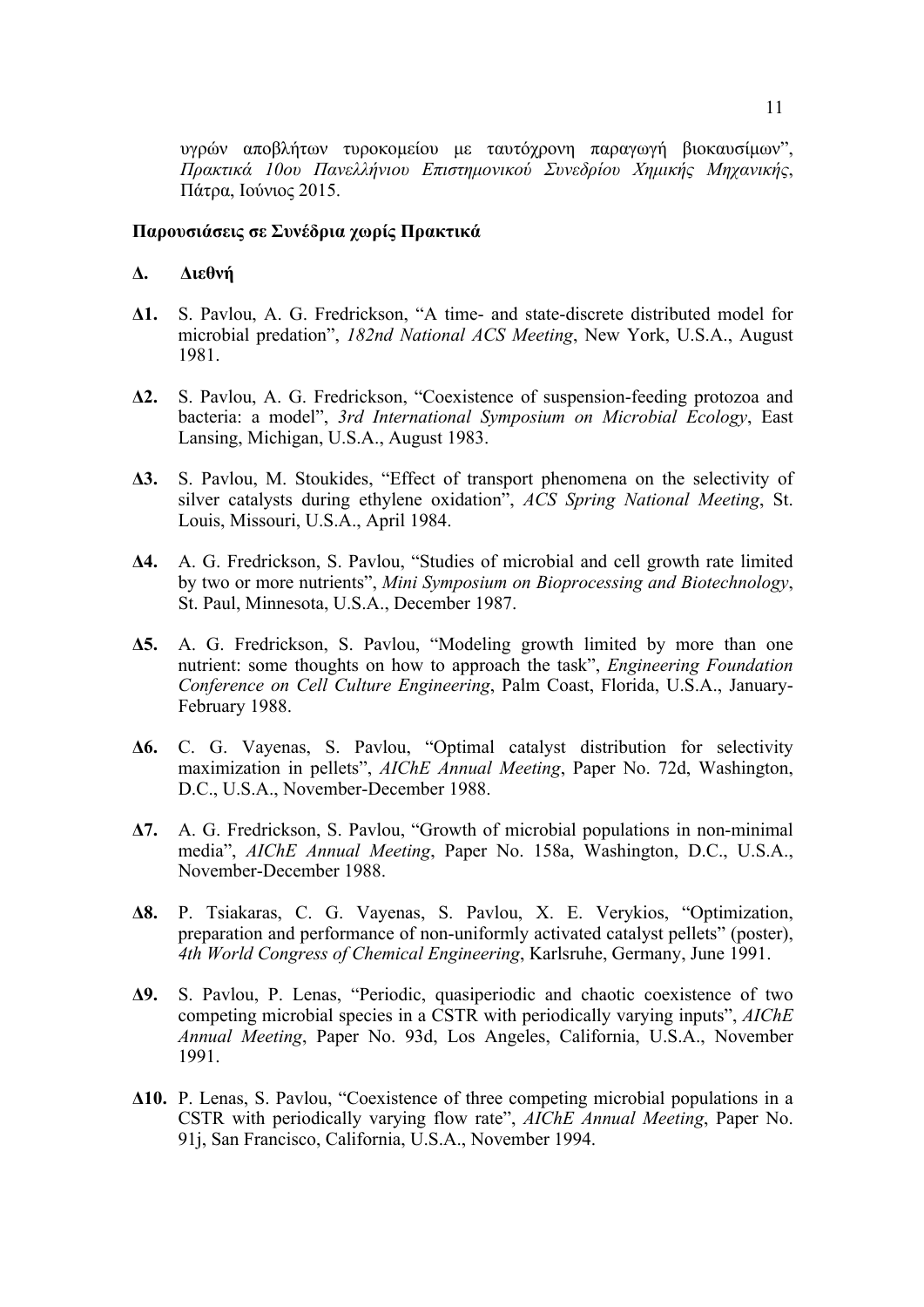- **Δ11.** S. Pavlou, N. A. Thomopoulos, D. V. Vayenas, "Chaotic dynamics of a fourtrophic-level food chain in a CSTR", *AIChE Annual Meeting,* Paper No. 247g, Miami Beach, Florida, U.S.A., November 1998.
- **Δ12.** D. V. Vayenas, G. Kapellos, I. Sgountzos, G. N. Constantinides, S. Pavlou and A. C. Payatakes (2001) "Biodegradation of organic compounds and biofilm dynamics in porous media", *2nd CCMS/NATO Workshop on Management of Industrial Toxic Wastes and Substrates: Bioremediation of Polluted Ecosystems,* Matera, Italy, December 2001.
- **Δ13.** M. Milivojevic, S. Pavlou, V. Nedovic, C. Georgiou, B. Bugarski, "Analysis of hydrodynamic parameters of two and three phase air lift bioreactors for food bioprocesses", *5th International Congress on Food Technology*, Thessaloniki, Greece, March 2007.
- **Δ14.** G. E. Kapellos, T. S. Alexiou, S. Pavlou, A.C. Payatakes, "Hierarchical simulation of biofilm growth dynamics in 3-D porous media: constant flow rate versus constant head" (poster), *17th International Conference on Computational Methods in Water Resources,* San Francisco, U.S.A., July 2008.

### **Ε. Πανελλήνια**

- **Ε1**. S. Pavlou, P. Tsiakaras, X. E. Verykios, C. G. Vayenas, "Optimization of activity distribution in catalyst pellets", *2nd Panhellenic Catalysis Symposium,* Patras, Greece, September 1989.
- **Ε2**. Δ. Β. Βαγενάς, Ε. Μιχαλοπούλου, Γ. Ν. Κωνσταντινίδης, Σ. Παύλου, Α. Χ. Παγιατάκης, "Βιοαποικοδόµηση οργανικών ρύπων στο έδαφος και τον υδροφόρο ορίζοντα", *4ο Συνέδριο Τµήµατος Χηµείας Πανεπιστηµίου Ιωαννίνων: Βασική και Εφαρµοσµένη Χηµική Έρευνα,* Ιωάννινα, Μάιος 2001.
- **Ε3**. Χ. Ν. Οικονόµου, Γ. Αγγελής, Σ. Παύλου, Δ. Β. Βαγενάς, "Βιοτεχνολογική παραγωγή ελαίου από γλυκό σόργο µε τη χρήση του ελαιογόνου µύκητα *Mortierella isabellina* ATHUM 2935", *3o Συνέδριο της Επιστηµονικής Εταιρείας ΜΙΚΡΟΒΙΟΚΟΣΜΟΣ*, Θεσσαλονίκη, Δεκέµβριος 2010.
- **Ε4**. Α. Τεκερλεκοπούλου, Γ. Τσιάµης, Σ. Παύλου, Κ. Μπούρτζης, Δ. Βαγενάς, "Ανάπτυξη µαθηµατικού µοντέλου για τη βιολογική αναγωγή Cr(VI) σε αντιδραστήρες αιωρούµενης ανάπτυξης και σταθερής κλίνης" (poster), *5ο Συνέδριο της Επιστηµονικής Εταιρείας ΜΙΚΡΟΒΙΟΚΟΣΜΟΣ*, Αθήνα, Δεκέµβριος 2012.

# **Ζ. Eπιστολή στον Eκδότη**

- **Ζ1.** S. Pavlou, C. G. Vayenas, G. Dassios, "Comments on optimal catalyst activity profiles in pellets - VIII. General nonisothermal reacting systems with arbitrary kinetics" (letter), *Chem. Eng. Sci.,* **46**(12), 3327-3328 (1991).
- **Η. Βιβλίο**